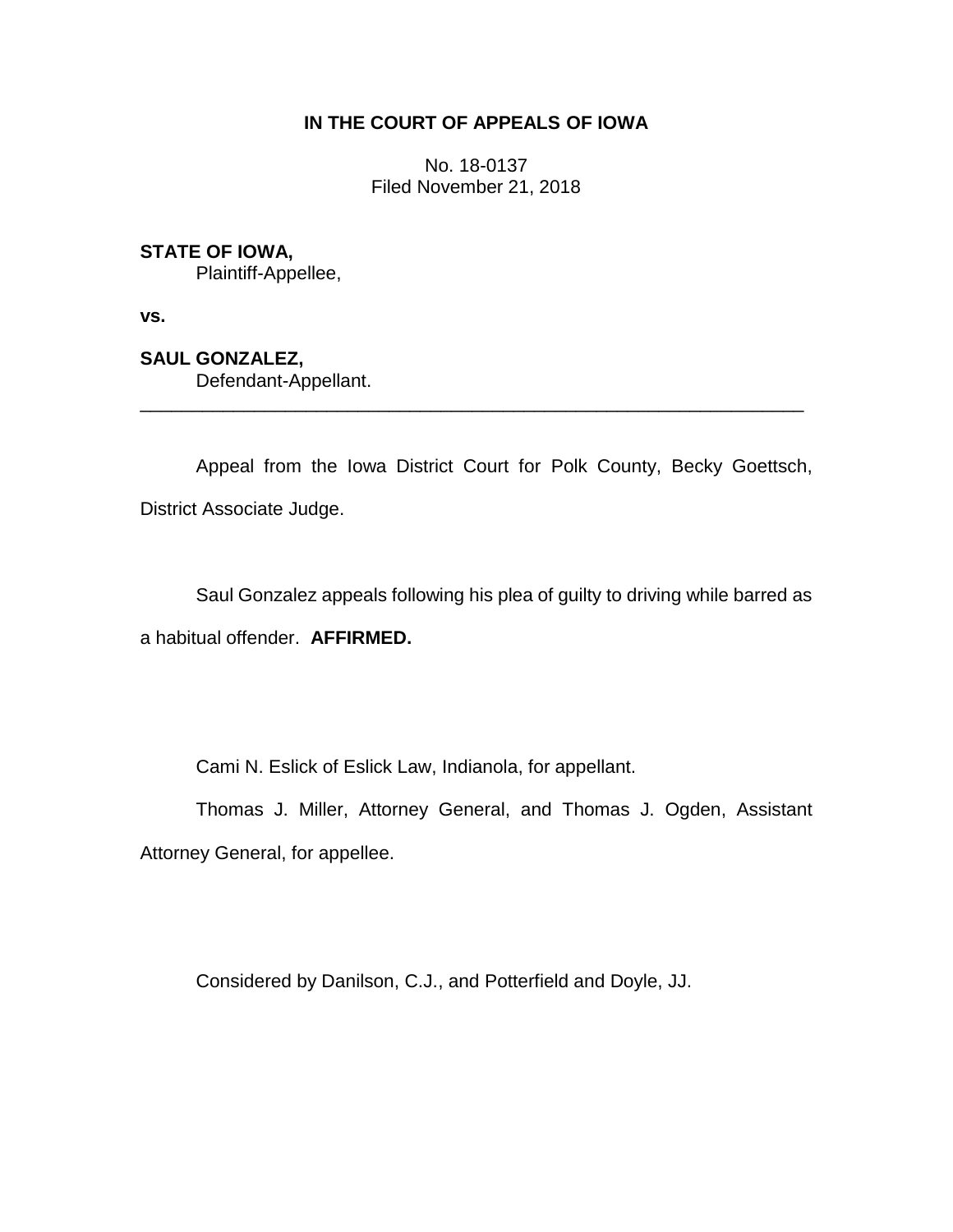## **DANILSON, Chief Judge.**

 $\overline{a}$ 

Saul Gonzalez appeals the denial of his motion in arrest of judgment following his plea of guilty to driving while barred as a habitual offender. Because Gonzalez has not provided clear and convincing evidence that no reasonable fact finder could convict him of the offense to which he pled guilty, his claim of actual innocence fails. We affirm.

On March 15, 2017, Gonzalez, represented by Tim McCarthy, entered a written plea of guilty to driving while barred. An order accepting the written plea agreement was entered on the same date.

On April 19, Gonzalez filed a pro se motion in arrest of judgment,  $1$  asserting:

After revi[ew]ing the Iowa [department of transportation] DOT official driv[]ing record, the [Des Moines Police Department] DMPD incident report and Iowa courts online, it has come t[]o my attention that my records and that of these three entities are wrong it seems that they have me confused for another individual with my same name and I should not have even be[e]n barred at the time of incident. If I were to be incarcerated it would on false pretence. Will explain at hearing.

On July 24, Gonzalez, now represented by Katharine Massier, filed a

"withdrawal of motion in arrest of judgment/dismiss charges."

On November 13, Gonzalez filed a pro se "motion to dismiss" in which he asserted a conflict of interest with his attorney and a claim of ineffective assistance of counsel. He alleged he had not agreed to counsel's motion to withdraw the motion in arrest of judgment and that his due process rights had been violated.

 $1$  The deadline for moving in arrest of judgment is not later than forty-five days after a guilty plea and, in any case, not later than five days before the date set for pronouncing judgment. Iowa R. Crim. P. 2.24(3)(b). The pro se motion was filed thirty-five days after the guilty plea.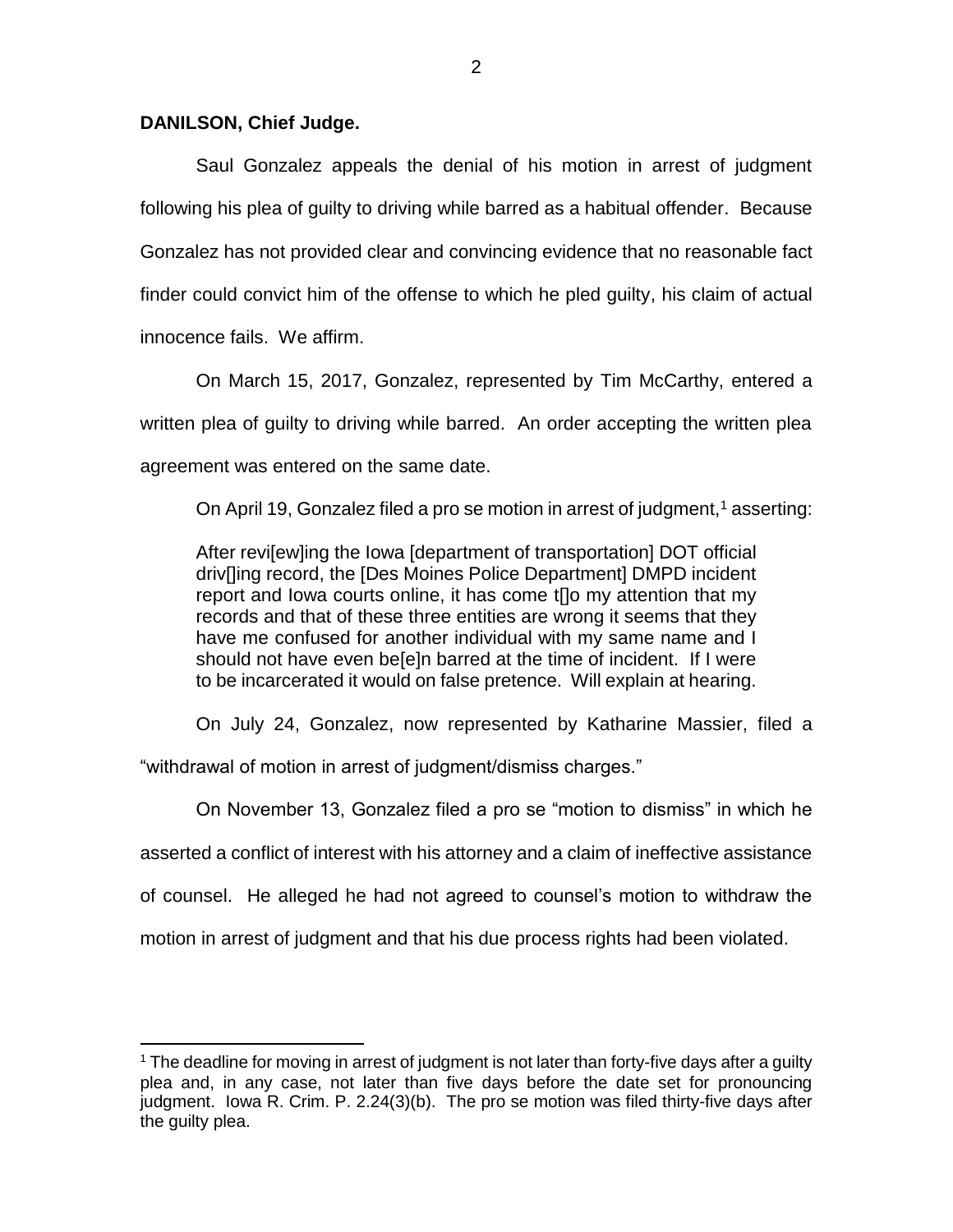On December 4, 2017, the court appointed attorney Jonah Dyer to represent Gonzalez. On January 5, 2018, a hearing was held at which the court considered pro se motions.

Attorney Dyer stated:

Shortly after Mr. Gonzalez entered a plea of guilty to driving while barred, he engaged in a review of [DOT] records that relate to his license and found some abnormalities that led him to the conclusion that he was not barred at the time he was arrested and charged with driving while barred, that, in fact, there is another Saul Gonzalez whose birth date and other identifying information are close enough to this Mr. Gonzalez that it appears as though some sanctions that were being levied against this other Saul Gonzalez were being instead—actually being applied to our Mr. Gonzalez—excuse me instead of being applied to him were being applied to our Mr. Gonzalez and that because of those misapplications, clerical errors on the department of—on the part of the [DOT], his license was indicating barred on the 29th of November, when in fact it had not been barred.

Further, counsel noted, "By way of professional statement, Your Honor, I have there are hundreds of pages of DOT records that Mr. Gonzalez in his diligence has collected that only today I've had an opportunity to review. There does appear to be some irregularities that have put us in this position." Counsel asked that the court "put [Gonzalez] back in the position he was in before the plea of guilty to allow his attorney to review those documents."

The prosecutor objected, noting the certified driving abstract (which was provided to Gonzalez's former defense counsel and was offered as a proposed exhibit by Gonzalez earlier in the proceedings) showed Gonzalez was barred as a habitual offender from March 26, 2015, through March 24, 2017; official notice was sent to Gonzalez at his last known address; and "the date of birth is identical to the defendant that we have here." The prosecutor also noted Gonzalez had hand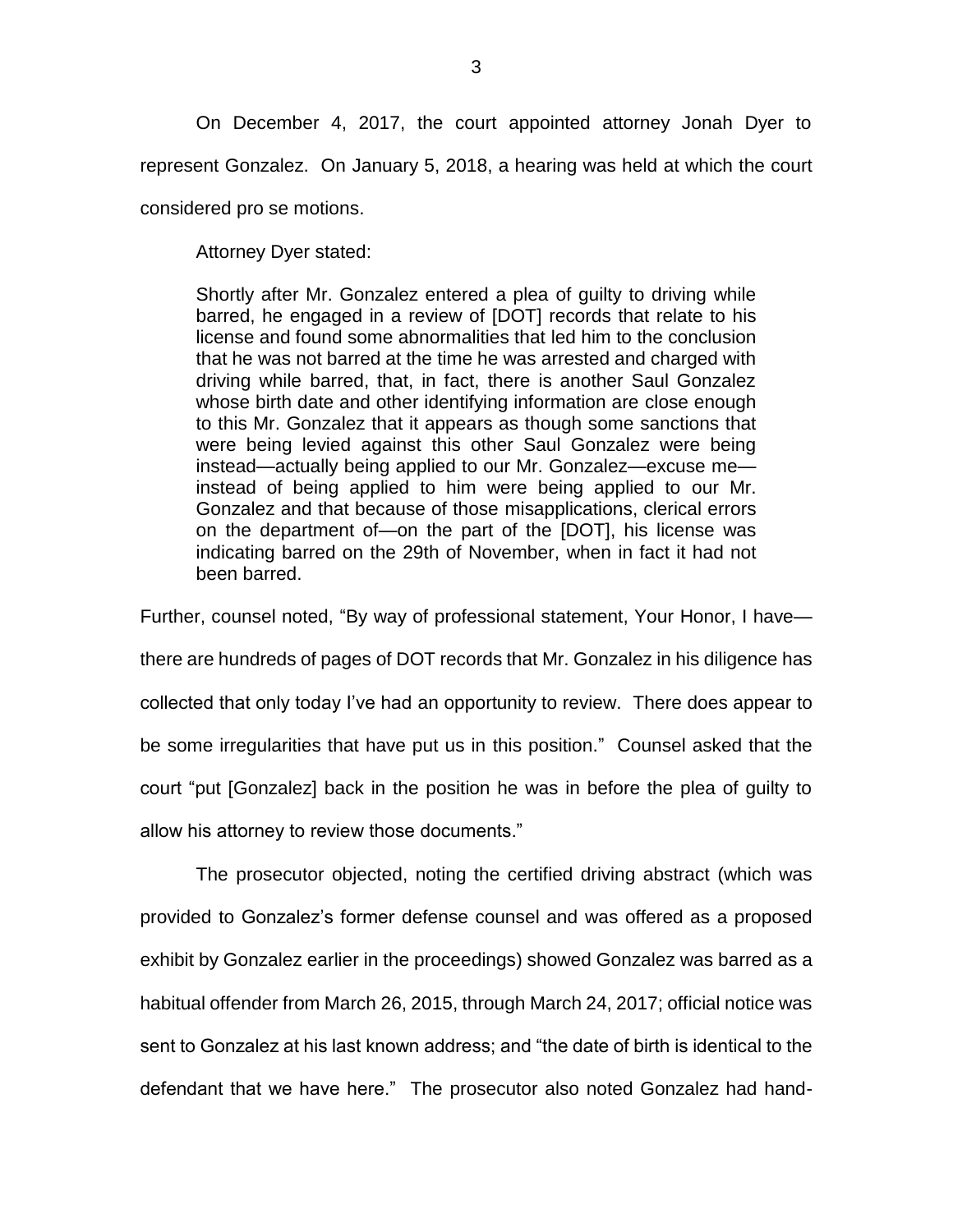written on his plea, "I operated my motor vehicle while my license was barred." He

argued there was a factual basis for the plea.

In response, defense counsel stated:

Your Honor, just that, notwithstanding the official notice, it's Mr. Gonzalez's contention that he has not—that he never did receive a copy of this official notice that barred him. We appreciate the legal niceties associated with barring. You know, if your privileges to operate a motor vehicle are barred erroneously . . . you still can't drive. We understand that. Certainly, in the interest of justice, if there's a—if Mr. Gonzalez can show that he should not have been barred and that his barment was to some other Saul Gonzalez, certainly, in the interest of justice, he should be allowed to pursue that line of inquiry.

The prosecutor observed that Gonzalez had not presented any evidence

that he had contested his barment within the proper forum, the DOT.

The district court denied the motion in arrest of judgment, ruling:

Essentially, Mr. Gonzalez asserts his plea was not knowing and voluntary because he was not aware that possibly a different Saul Gonzalez should have been barred and not him.

However, this fact, if true, is not relevant nor is it a defense to the crime. The existence of this fact does not eradicate the factual basis for the plea. Exhibits demonstrate that a Saul Gonzalez with the same identifying characteristics as the defendant (same [date of birth] and address) received notice on February 19, 2015, that he would be barred from driving as of March 26, 2015. If the defendant believed the sanction was erroneous, his remedy is to appeal to the DOT and not drive until his license is reinstated. Instead, it is undisputed that he did not contest the sanction, and continued to drive. Records reflect the notice was sent to the same address the defendant provided upon arrest.

To this date, the defendant has never contested his bar with the DOT. A motion in arrest of judgment is not the avenue to contest the legitimacy of the license sanction. The record also demonstrates that all of these facts existed at the time of the plea and had been communicated to and discussed with previous counsel.

As a result, there is a factual basis for the plea and the defendant had knowledge of the relevant facts at the time of the plea. He admitted in his written plea that he did in fact drive in Polk County on November 29, 2016, while his license was barred. He was represented by experienced counsel at this time and admitted he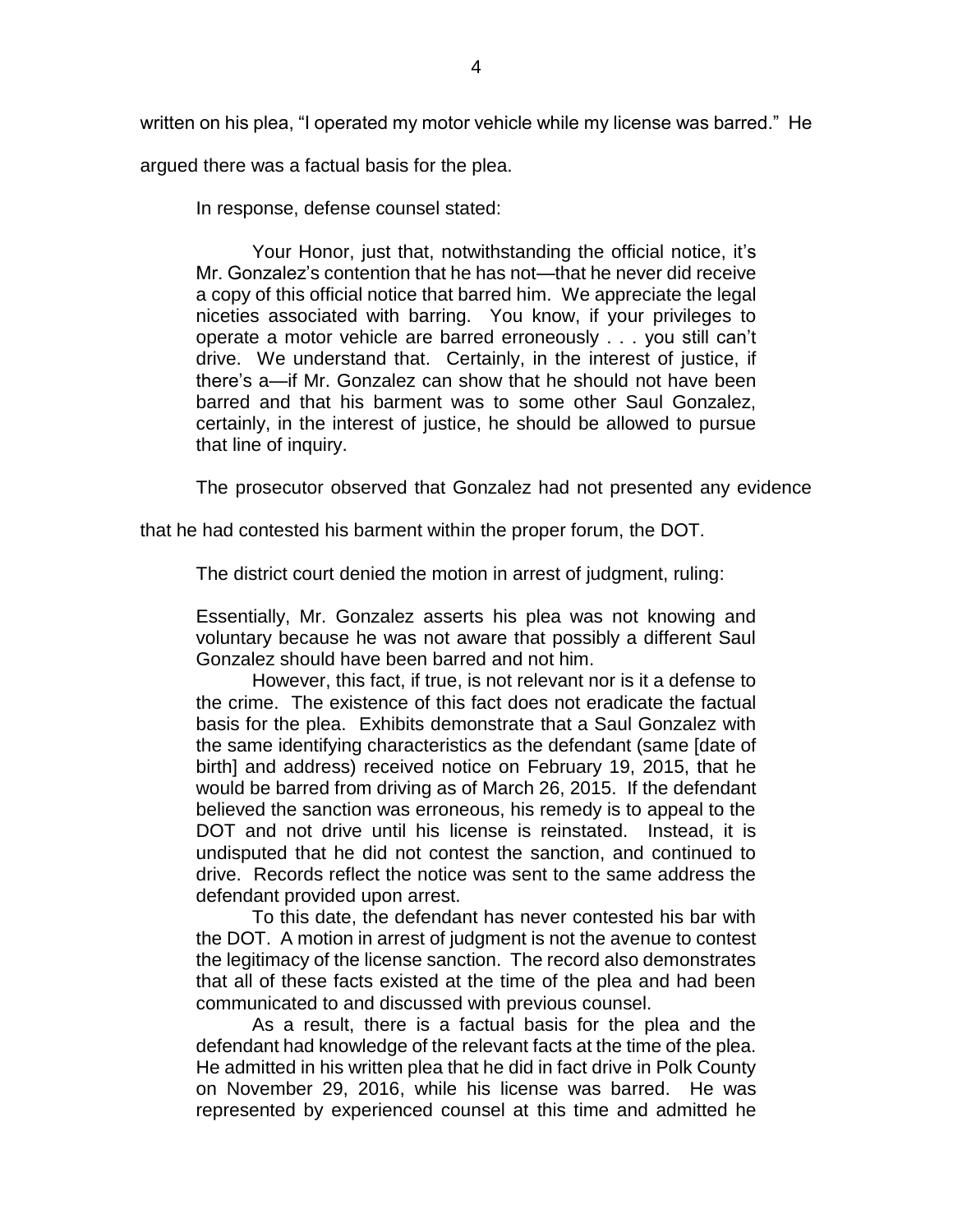was pleading guilty because he was guilty. As a result, the Court finds there is no basis upon which to allow the withdrawal of the guilty plea.

A sentencing hearing was held on January 12, and on January 17, 2018, judgment was entered. Gonzalez appeals, asserting the district court erred in denying his motion in arrest of judgment.

The parties do not agree on our scope of review. Gonzalez contends we review the district court's denial of a motion in arrest of judgment for an abuse of discretion. *See State v. Smith*, 753 N.W.2d 562, 564 (Iowa 2008), and cases cited therein. The State notes that an actual-innocence claim recognized in *Schmidt v. State*, 909 N.W.2d 778, 795 (Iowa 2018), is based upon the Iowa Constitution and constitutional errors are reviewed de novo. We agree with the State. *See State v. Shultsev*, No. 17-1766, 2018 WL 4923139, at \*1 n.1 (Iowa Ct. App. Oct. 10, 2018) ("*Schmidt* grounded the right to a free-standing claim of actual innocence in the Iowa Constitution. [909 N.W.2d at] 795. Given that grounding, if we could reach the merits of Shultsev's actual-innocence argument, we would engage in de novo review. *See Nguyen v. State*, 878 N.W.2d 744, 750 (Iowa 2016) (reviewing claims under article I, section 10)."). We review the actual-innocence claim de novo.

Gonzalez asserts he "attacked his guilty plea with an actual-innocence claim." On March 23, 2018, overruling prior case law, our supreme court held, "[C]onvicted defendants can attack their pleas when claiming actual innocence even if the attack is extrinsic to the pleas." *Schmidt*, 909 N.W.2d at 789. The *Schmidt* majority recognized a right existed to bring "freestanding claims of actual innocence" even if the claimant had pled guilty. *Id*. at 795. However, the court recognized that an actual-innocence claimant "is claiming he or she is factually and